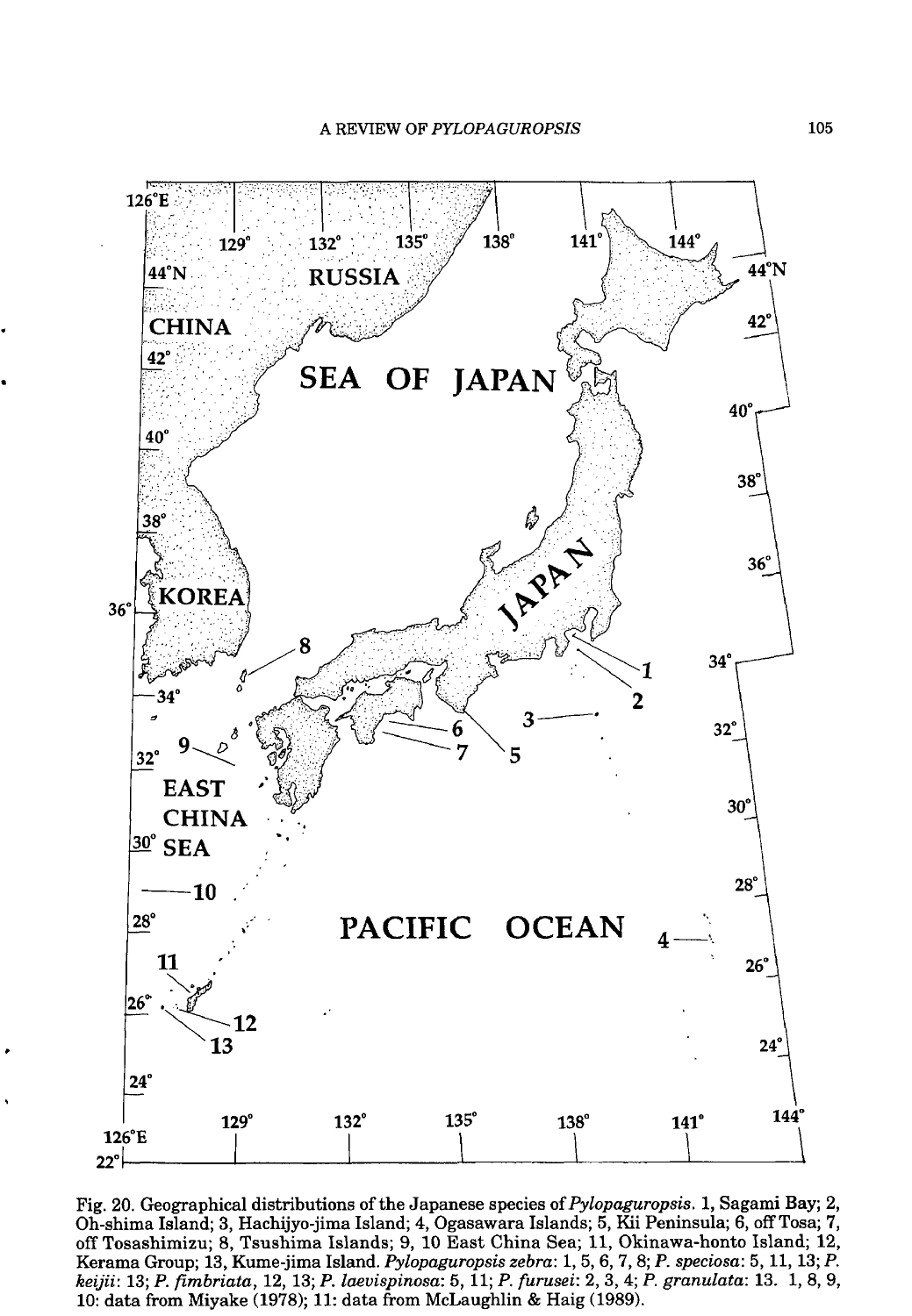Etymology.—The specific name is from the Latin *granulatus* reflecting the highly granular condition of right chela in this species.

Affinities.—In the morphological similarity of the right and left third pereopods, *Pylopaguropsis granulata* new species belongs to the *teevana* group. This new species differs from all the other members of the group in the following combination of characters: the shield is laterally expanded and its anterolateral margins are angular; the antennal acicles are unusually long, overreaching the corneas; the dorsal face of the palm of the right cheliped is extremely granular, sometimes tuberculate, and its mesial face is armed with a row of widely-spaced, very strong spines; dorsal faces of the propodi of the ambulatory legs each has a row of protuberances; the posterior lobes of the telson have nearly unarmed horizontal terminal margins. No other species of the group has such a combination of characters.

Distribution.—Known only from the type locality; 10 m.

## Distribution

Among the Japanese species of *Pylopaguropsis, P. zebra* is the most widely distributed among the Japanese species, recorded from both the Pacific Ocean and the Sea of Japan, mainly from the warm temperate regions (Fig. 20). *Pylopaguropsis laevispinosa* is also found in the warm temperate Kii Peninsula but is also distributed in tropical Okinawa. Distribution of *P. furusei* at present is restricted to the Izu-Ogasawara Arc. The other four species, *P. keijii, P. fimbriata, P. speciosa*, and *P. granulata* are found in the coral reefs of Okinawa (Fig. 20).

*Pylopaguropsis zebra* is found in deeper waters (50-180 m), and *P. laevispinosa* is also recorded from moderately deep waters (50-80 m). Shallow water distributions are exhibited by *P. keiji*  (10-17 m), *P. fimbriata* (10-20 m), *P. granulata* (10 m) *P. furusei* (3-30 m) as well as *P. speciosa* (10-61 m).

## Acknowledgements

This work was started by a gift of the hermit crab specimens collected by and their color photographs taken by Keiichi Nomura (Kushimoto Marine Park Center, Wakayama) from the Kerama Group, Okinawa. It was carried out as a part of the research project "Ecological survey of animals of Yakani-jima Island, Ryukyu Archipelago" supported by the World Wide Fund for Nature Japan. Thanks are due to Koji Furuse (Hachijyo-jima Visitor Center), Hiroyuki Tachikawa (Coastal Branch of Natural History Museum and Institute, Chiba), Show Hirayama (Shizuoka), Hideyuki Takasu (Hachijyojima) and Yuishow Sakamoto (Okinawa) for making material and color photographs available for study. I owe a special debt of gratitude to Dr. Patsy A. Mc-Laughlin who made elaborate and careful reviews on the manuscript and for discussion on gill structures of *Pylopaguropsis.*  Comments by Dr. Rafael Lemaitre (USNM), Paul F. Clark (NHM), and K. Nomura (KMPC) greatly improved the manuscript. My thanks are also extended to P. F. Clark and M. Lowe (NHM), R. Lemaitre, Ryouhei Yamanishi (OMNH), and Yoshitaka Yabumoto (Kitakyushu Museum of Natural History) for arranging loans or facilitating access to material of *Pylopaguropsis* in their respective museums or institutions. I also thank Roy T. Tsuda, Robert T. Richmond, Berry D. Smith, and Richard H. Randall for their hospitality while in the University of Guam Marine Laboratory, and R. F. K. Memorial Library for access to Wooster's master thesis and material.

## Literature Cited

**Alcock, A., 1905., Catalogue of the Indian decapod Crustacea in the collections of the**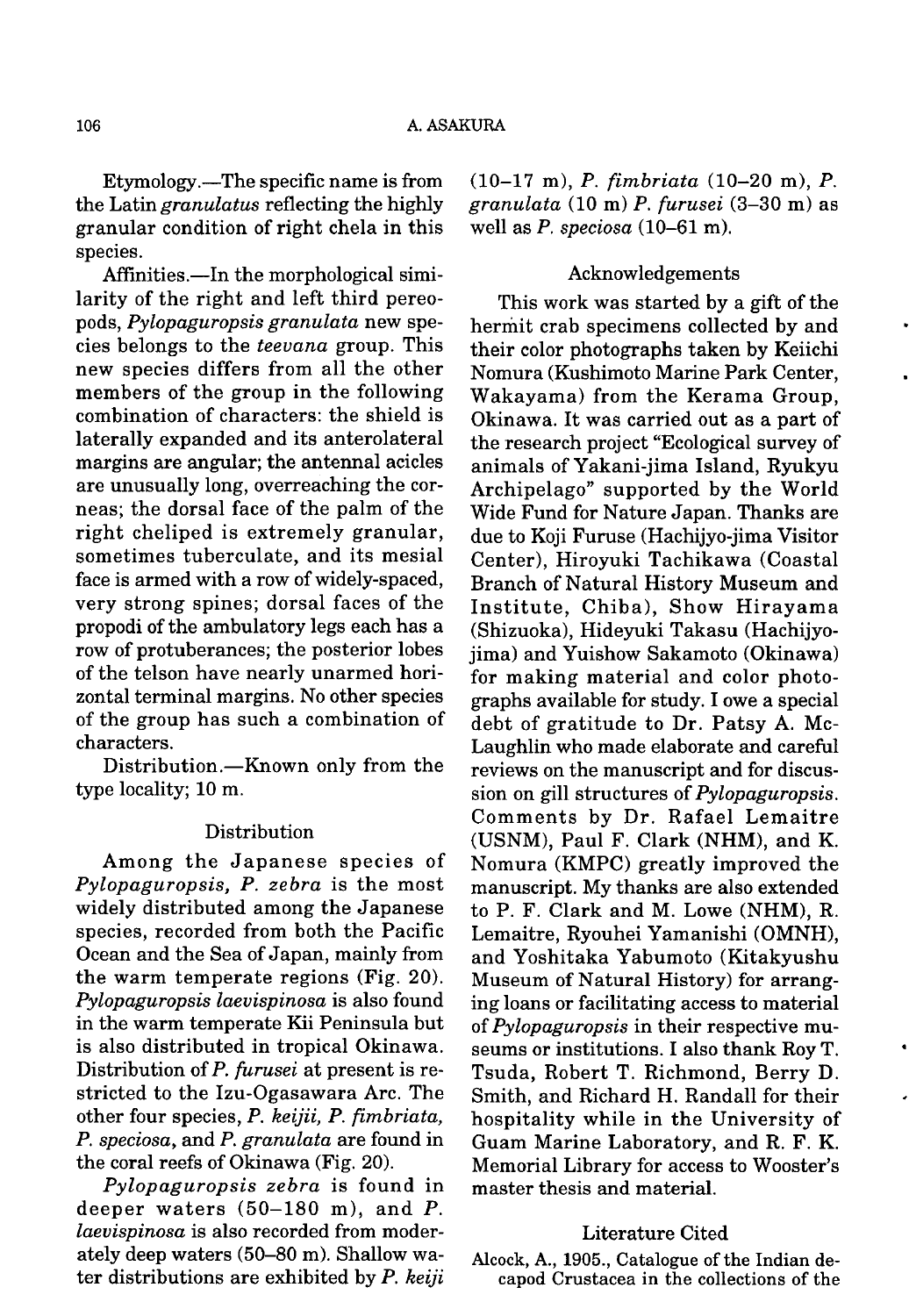**Indian Museum. Part II. Anomura. Fasc. I, Pagurides. xi + 197 pp., 16 pis., Indian Museum, Calcutta.** 

- **Asakura, A., 1995. Infraorder Anomura. In: S. Nishimura (ed.), Guide to Seashore Animals of Japan with Color Pictures and Keys. II. Hoikusha, Osaka, 347-378. (In Japanese)**
- **Baba, K, 1982. Galatheids and pagurids of the Palau Islands (Crustacea: Anomura). Proceedings of the Japanese Society of Systematic Zoology, 23: 56-70.**
- **Boone, L., 1932. The littoral crustacean fauna of the Galapagos Islands. Part 2. Anomura. Zoologica, New York, 14: 1-62.**
- **Edmondson, C. H., 1925. Marine zoology of tropical central Pacific: Crustacea (Tangier Expedition, publication number 1). Bernice Bishop Museum Bulletin, 27: 3-62.**
- **, 1933. Reef and shore fauna of Hawaii. Special Publication of the Bernice Bishop Museum, 22: 226-228.**
- **, 1946., Reef and shore fauna of Hawaii (revised edition). Special Publication of the Bernice Bishop Museum, 22: i-iii, 1-381.**
- **Haig, J., & Ball, E. E., 1988. Hermit crabs from north Australian and eastern Indonesian water s (Crustacea Decapoda: Anomura: Paguroidea) collected during the 1975** *Alpha Helix* **Expedition. Records of the Australian Museum, 40: 151-196.**
- **Henderson, J. R., 1893. A contribution to Indian carcinology. Transactions of the Linnean Society of London, series 2, Zoology, 5: 325-458, pis. 36^0.** 
	- **, 1896. No. 24. Report on the Paguridae collected during the season 1893-94. Natural history notes from H. M. 'Investigator' Commander C. F. Old-ham, R. N., commanding — Series II. Journal of the Asiatic Society of Bengal, 65: 516-536.**
- **Hogarth, P. J., Gherardi, F., & McLaughlin, P. A., 1998. Hermit crabs of the Maldive, with the description of a new species of**  *Catapagurus.* **Tropical Zoology, 11: 149- 175.**
- **Latreille, P. A., 1803. Histoire naturelle, generale et particuliere, des Crustaces et des Insectes, volume 3. 467 pp. Paris.**
- **Lemaitre, R., 1995. A review of the hermit crabs of the genus** *Xylopagurus* **A. Milne Edwards, 1880 (Crustacea: Decapoda: Paguridae), including description of two new species. Smithsonian Contributions to Zoology, 570: 1-27.**
- **McLaughlin, P. A., 1974. The hermit crabs (Crustacea, Decapoda, Paguridae) of north-**

**western North America. Zoologische Verhandelingen, 130: 1-396.** 

- **, 1997. Crustacea Decapoda: Hermit crabs of the family Paguridae from the KARUBAR Cruise in Indonesia. In: Crosnier, A., & Bouchet, P., (eds.), Resultats des Campagnes MUSORSTOM, volume 16. Memoires du Museum national d'Histoire naturelle, Paris, 172: 433-572.**
- **, & Haig, J., 1989. On the status of**  *Pylopaguropsis zebra* **(Henderson),** *P. magnimanus* **(Henderson), and**  *Galapagurus teevanus* **Boone, with descriptions of seven new species of**  *Pylopaguropsis* **(Crustacea: Anomura: Paguridae). Micronesica, 22: 123-171.**
- **, & de Saint Laurent, M., 1998. A new genus for four species of hermit crabs formerly assigned to the genus** *Pagurus* **Fabricius (Decapoda: Anomura: Paguridae). Proceedings of the Biological Society of Washington, 111: 158-187.**
- **Miyake, S., 1975. Anomura. In: Utinomi, F., (ed.), Aquatic Animals in Color. Gakushu Kenkyusha, Tokyo, 110-119.**
- **, 1978. The Crustacean Anomura of Sagami Bay. Biological Laboratory, Imperial Household, Tokyo, 200 pp. + 4 pis.**
- **, 1982. Japanese crustacean decapods and stomatopods in color. I. Macrura, Anomura and Stomatopoda. 261 pp. Hoikusha, Osaka. (In Japanese)**
- **, & Imafuku, M., 1980. Hermit crabs from Kii Peninsula. Nankiseibutsu, the Nanki Biological Society, 22: 1-7, 59-64.**
- **Nomura, K, Nagai, S., Asakura, A., & Komai, T., 1996. A preliminary report of shallow water decapod Crustacea in the Kerama Group, the Ryukyu Archipelago. Bulletin of the Biogeographical Society of Japan, 51: 7-21.**
- **Rahayu, D. L., 1994. Hermit crabs (Crustacea: Decapoda: Diogenidae, Paguridae) of Kotania Bay, Seram Island, Maluku, Indonesia. Perairan Maluku dan Sekitarnya, 7: 73-90.**
- **Saint Laurent-Dechance, M. de., 1966. Remarques sur la classification de la famille des Paguridae et sur la position systematique d***'Iridopagurus* **de Saint Laurent. Diagnose d***Anapagrides* **gen. nov. Bulletin du Museum National d'Histoire Naturelle, serie 2, 38: 257-265.**
- **Wooster, D. S., 1979. The shallow-water hermit crabs of the Mariana Islands (Decapoda, Paguridea: Coenobitidae, Diogenidae, Paguridae). Master's thesis,**